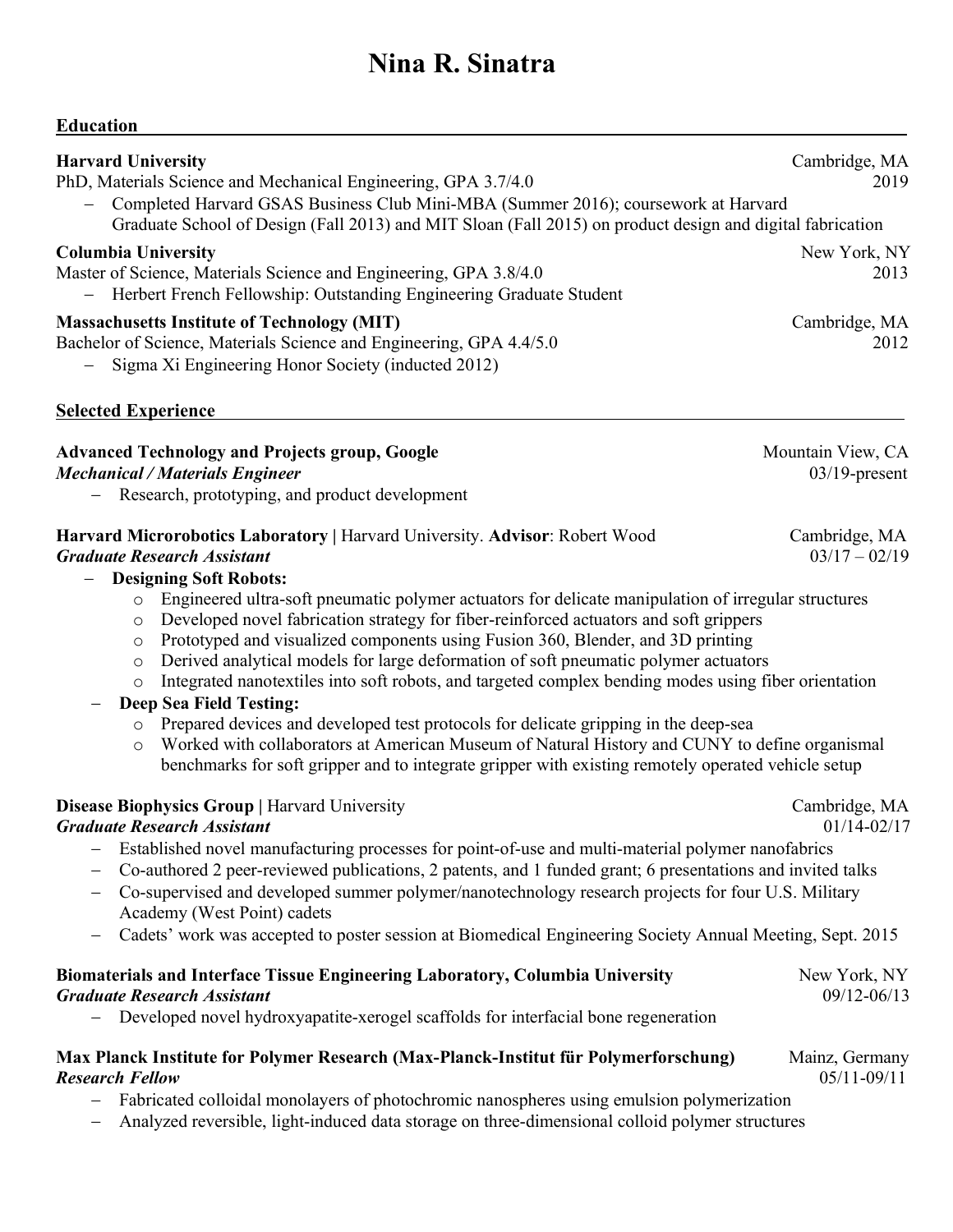## United States Army Corps of Engineers, Engineer Research and Development Center Concord, MA *Analyst - Intern* 05/10-09/10

- Formulated decision analysis framework for nanotoxicology and life cycle analysis

## **Relevant Skills .**

**Computer:** Fusion 360, Solidworks, Python, Adobe Illustrator, Mathematica, MATLAB, Blender, LaTeX, COMSOL **Selected Laboratory:** Instron mechanical testing, Nanofiber fabrication (rotary jet spinning, pull spinning), Emulsion polymerization, Soft lithography, Scanning Electron Microscopy, Spectroscopy (FTIR, Raman, XRD) **Fabrication:** Digital prototyping and manufacturing of polymers and fabric using 3D printing, laser cutting, molding **Languages:** English (native), Spanish (adv.), Farsi (conv.), German (conv.), Japanese (beg.)

#### **Leadership Experience & Mentoring .**

**Harvard College Women in Science, Technology, Engineering, and Math (WISTEM)** Cambridge, MA *Mentor* 09/16-present - Advise undergraduate students on research and opportunities in engineering

#### **Harvard Graduate Women in Science and Engineering (HGWISE)** Cambridge, MA *Member, Event Coordinator* 05/15-present

- Coordinate events and discussion panels relating to materials engineering and wearable technology

# **TEDx Baghdad Baghdad Baghdad**, Iraq (worked remotely) *Project Leader*05/12-12/12 - Developed leadership and engineering initiatives for Iraqi students, children, and entrepreneurs - Collaborated on project to build a fabrication laboratory (Fab Lab) in Baghdad - Coordinated partnerships with MIT Fab Academy

#### **Publications .**

M. Tessler, M.R. Brugler, J.A. Burns, **N.R. Sinatra**, D.M. Vogt, A. Varma, M. Xiao, R.J. Wood, and D.F. Gruber. "Ultra-gentle soft robotic fingers induce minimal transcriptomic response in a fragile marine animal." *Current Biology.* 30(4), 2020.

**N.R. Sinatra**, C.B. Teeple, D.M. Vogt, K.K. Parker, D.F. Gruber, and R.J. Wood. "Ultragentle manipulation of delicate structures using a soft robotic gripper." *Science Robotics*, *4*(33), 2019.

**N.R. Sinatra,** T. Ranzani, J.J. Vlassak, K.K. Parker, and R.J. Wood. "Nanofiber-Reinforced Soft Fluidic Micro-Actuators." *Journal of Micromechanics and Microengineering*, 2018.

**N.R. Sinatra**, J.U. Lind, and K.K. Parker. "Fabricating Multi-Material Nanofabrics using Rotary Jet Spinning." *2017 IEEE International Conference on Nanotechnology (IEEE-NANO)*, 2016 (pp. 715-719).

L.F. Derav**i, N.R. Sinatra (co-first author)**, C.O. Chantre, A.P. Nesmith, H. Yuan, S.K. Deravi, J.A. Goss, L.A. MacQueen, M.R. Badrossamy, G.M. Gonzalez, M.D. Phillips, K.K. Parker. "Design and Fabrication of Fibrous Nanomaterials using Pull Spinning." *Macromolecular Materials and Engineering,* 2017. Cover article

K. Bley, **N. Sinatra**, N. Vogel, K. Landfester, C.K. Weiss. "Switching light with light – Advanced functional colloidal monolayers." *Nanoscale*, 2013.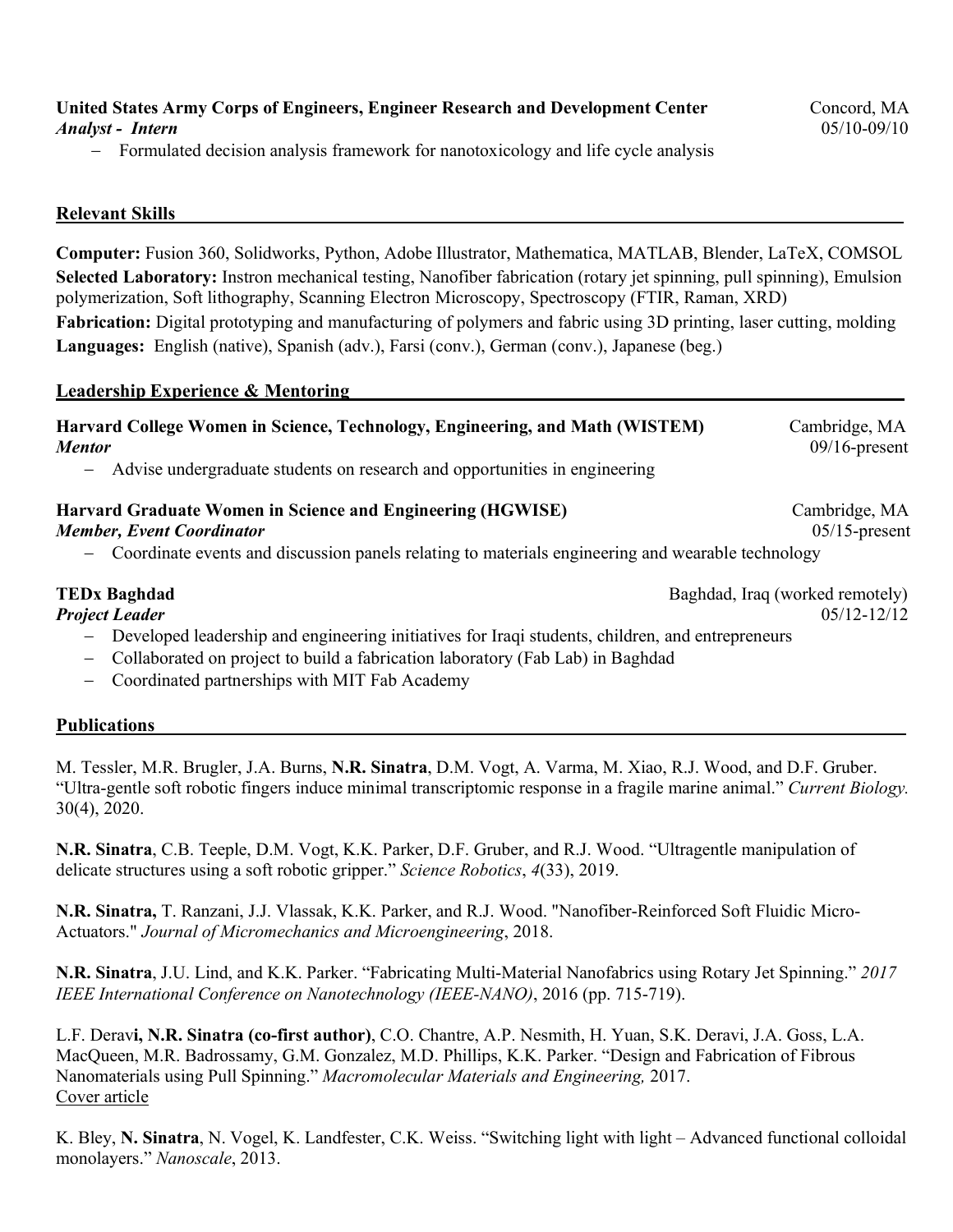J.M. Keisler, Z.A. Collier, E.J. Chu, **N. Sinatra**, and I. Linkov. "Value of Information Analysis: State-of-the-Application." *Environment, Systems and Decisions,* 2013.

#### **Conference Presentations & Invited Talks .**

"Handle With Care: Soft Robots for Delicate Midwater Investigations of Soft-Bodied Gelatinous Zooplankton." National Academies Keck Futures Initiative: Discovering the Deep Blue Sea Mid-Cycle Grant Meeting, Huntington Beach, CA, June 2018.

"Fabricating Multi-Material Nanofabrics using Rotary Jet Spinning." 2017 IEEE International Conference on Nanotechnology (IEEE-NANO), Pittsburgh, July 2017. (*Accepted*)

"Women in Wearable Tech" panel, Harvard College Women's Center discussion series "Women in Innovation", March 8, 2017. (Moderator)

"Engineering Novel Nanofabrics." Tangible Media Group, MIT Media Lab, Host: Hiroshi Ishii, March 2017.

"Manufacturing Smarter Fabrics." MIT Alumni Association Faculty Forum Webcast, MIT, Jan. 2017.

"NANO.STASIS: Merging Art and Science." Art Technology Psyche II Symposium, Harvard University, Apr. 2016

"Modular Fabrication of Non-Cylindrical Nanofiber Geometries." Materials Research Society Fall Meeting, Poster Session, Nov. 2015

"Applied Mathematics in Biomaterials Engineering." United States Military Academy at West Point, Sept. 2015

"Pull Spinning: A Novel Nanofiber Fabrication Technique." Biomedical Engineering Society Annual Meeting, Poster Session, Sept. 2015

#### **Grants** . *Grants* . *Construction in the construction of the construction in the construction of the construction in the construction of the construction of the construction of the construction of the construction of*

**Physical Sciences and Engineering Accelerator Award** (co-author)01/2015 Harvard University Office of Technology Development

#### **Patents** . *Patents* . *Patents* . *Patents* . *Patents* **.** *<b>Patents* . *Patents* . *Patents* . *Patents* . *Patents* . *Patents* . *Patents* . *Patents* . *Patents* . *Patents* . *Patents* .

**N.R. Sinatra**, T. Ranzani, J.J. Vlassak, K.K. Parker, and R.J. Wood. Nanofiber-Reinforced Soft Fluidic Micro-Actuators. Provisional Patent, filed May 2018.

A.R. Gannon, A.L. Glieberman, K.K. Parker, B.D. Pope, K.L. Shores, and **N.R. Sinatra.** Cartridge-Based System for Long Term Culture of Cell Clusters. U.S. Patent Application 62/411,124, published May 2017.

K.K. Parker, B.D. Pope, and **N.R. Sinatra.** Three-Dimensional Scaffolds for Cell Culture and Methods of Use Thereof. Provisional Patent Serial No. 62/332,092, filed Oct. 2016.

#### **Selected Honors & Achievements .**

Mini-MBA Program, Harvard Graduate Business Club, 2016 (intensive five-week business course) John A. and Elizabeth S. Armstrong Innovation Fund Fellowship, 2015 Herbert French Fellowship: Outstanding Engineering Graduate Student, 2013 Sigma Xi Engineering Honor Society: Nominated, inducted 2012 National Science Foundation Fellowship: Honorable Mention, 2012 Anthony Sun Fellowship Award, 2011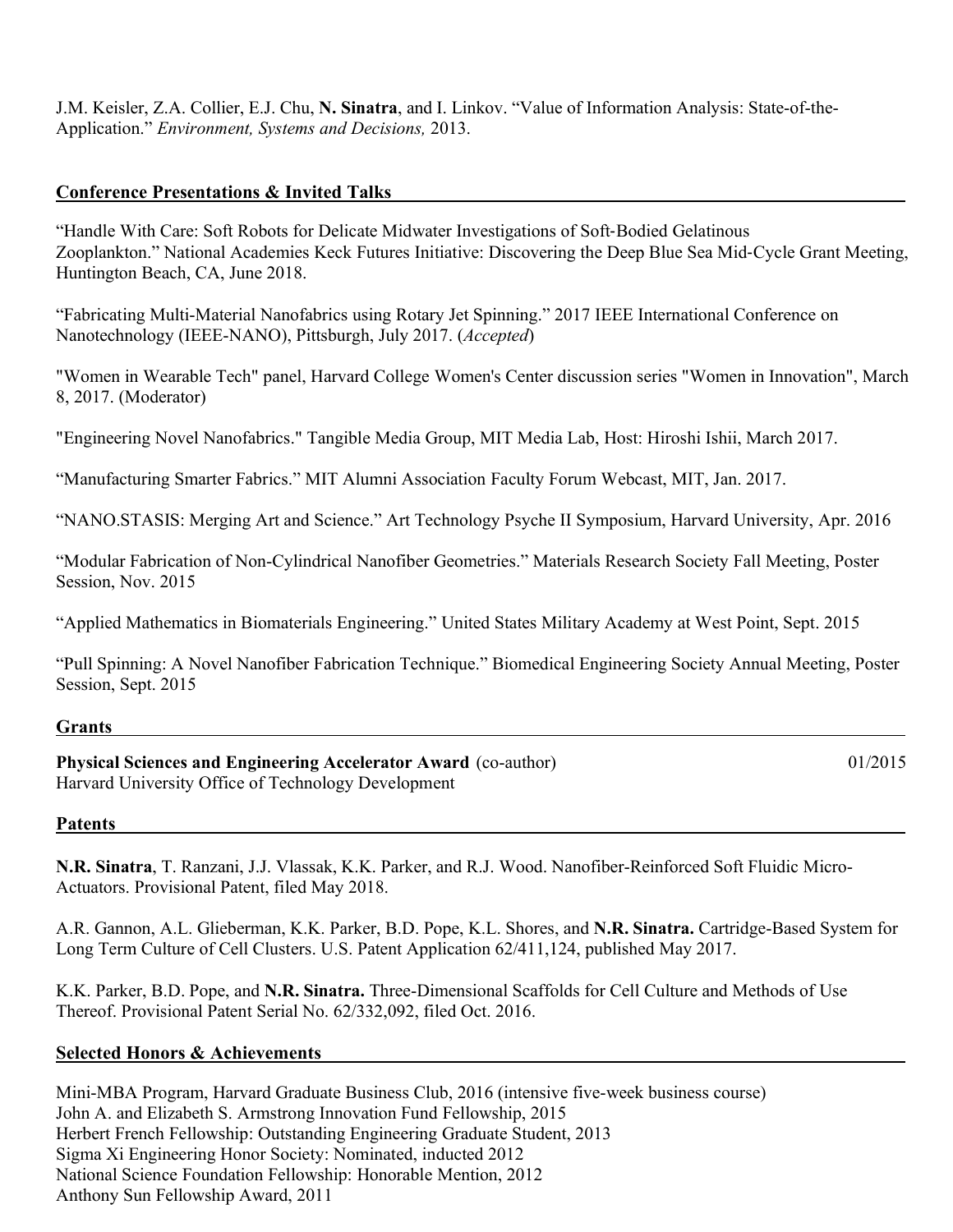#### **Teaching .**

| <b>Harvard University</b><br>Teaching Fellow: "Introduction to Biomaterials"<br>- Coordinated laboratory sections for class of 37 students<br>- Held weekly office hours and graded assignments | Spring $2015$ |
|-------------------------------------------------------------------------------------------------------------------------------------------------------------------------------------------------|---------------|
| <b>Columbia University</b><br>Teaching Assistant: "Elements of Materials"<br>- Held weekly office hours and graded assignments for 40 students                                                  | Fall 2012     |
| Teaching Assistant: "Processing of Metals and Semiconductors"<br>Held weekly office hours and graded assignments for 20 students<br>$-$                                                         | Spring $2013$ |

#### **Media .**

Renault, Marion. "This Noodle-Fingered Robot Is a Friend to Jellyfish." *Gizmodo.* 24 Feb. 2020. Web. https://gizmodo.com/this-noodle-fingered-robot-is-a-friend-to-jellyfish-1841887528

Brownell, Lindsay. "A stress test for jellyfish." *Harvard Gazette*. 24 Feb. 2020. Web. https://wyss.harvard.edu/news/astress-test-for-jellyfish/

Sheikh, Knvul. "A Robot With Noodle-like Fingers Helps Handle Soft Jellyfish." *The New York Times.* 29 Aug. 2019. Web. https://www.nytimes.com/2019/08/29/science/jellyfish-robot.html

Leman, Jennifer. "Cool New Robot Can Grab Squishy Fish Without Hurting Them." *Popular Mechanics.* 28 Aug. 2019. Web. https://www.popularmechanics.com/technology/robots/a28844093/jellyfish-grabbing-robot/

Finucane, Martin. "Harvard researchers say they've developed a gripping tool that will keep delicate jellyfish from going splat." *The Boston Globe.* 4 Sept. 2019. Web. https://www.bostonglobe.com/metro/2019/09/04/harvardresearchers-say-they-developed-gripping-tool-that-will-keep-delicate-jellyfish-from-goingsplat/ICKOgGbpD4hkgJxtGDfaIJ/story.html

Knapton, Sarah. "Robot with 'fettuccini-like fingers' built by Harvard to catch jellyfish." *The Telegraph.* 28 Aug. 2019. Web. https://www.telegraph.co.uk/science/2019/08/28/robot-fettuccini-like-fingers-built-harvard-catchjellyfish/

Coldewey, Devin. "Softly, softly, catchy jelly: This 'ultragentle' robotic gripper collects fragile marine life." *TechCrunch*. 28 Aug. 2019. Web. https://techcrunch.com/2019/08/28/softly-softly-catchy-jelly-this-ultragentlerobotic-gripper-collects-fragile-marine-life/

Brownell, Lindsay. "A gentle grip on gelatinous creatures." *The Harvard Gazette.* 28 Aug. 2019. Web. https://news.harvard.edu/gazette/story/2019/08/ultra-soft-underwater-grippers-reach-next-level-of-perfection/

Wilke, Carolyn. "This robot catches jellyfish with a gentle 'hug.'" *Science News for Students.* 2 Oct. 2019. Web. https://www.sciencenewsforstudents.org/article/robot-catches-jellyfish-gentle-hug

Feather, Katie and Flatow, Ira. "Soft Robot Gives Jellyfish A Hug." *Science Friday.* 30 Aug. 2019. Web (Podcast). https://www.sciencefriday.com/segments/soft-robot-gives-jellyfish-a-hug/